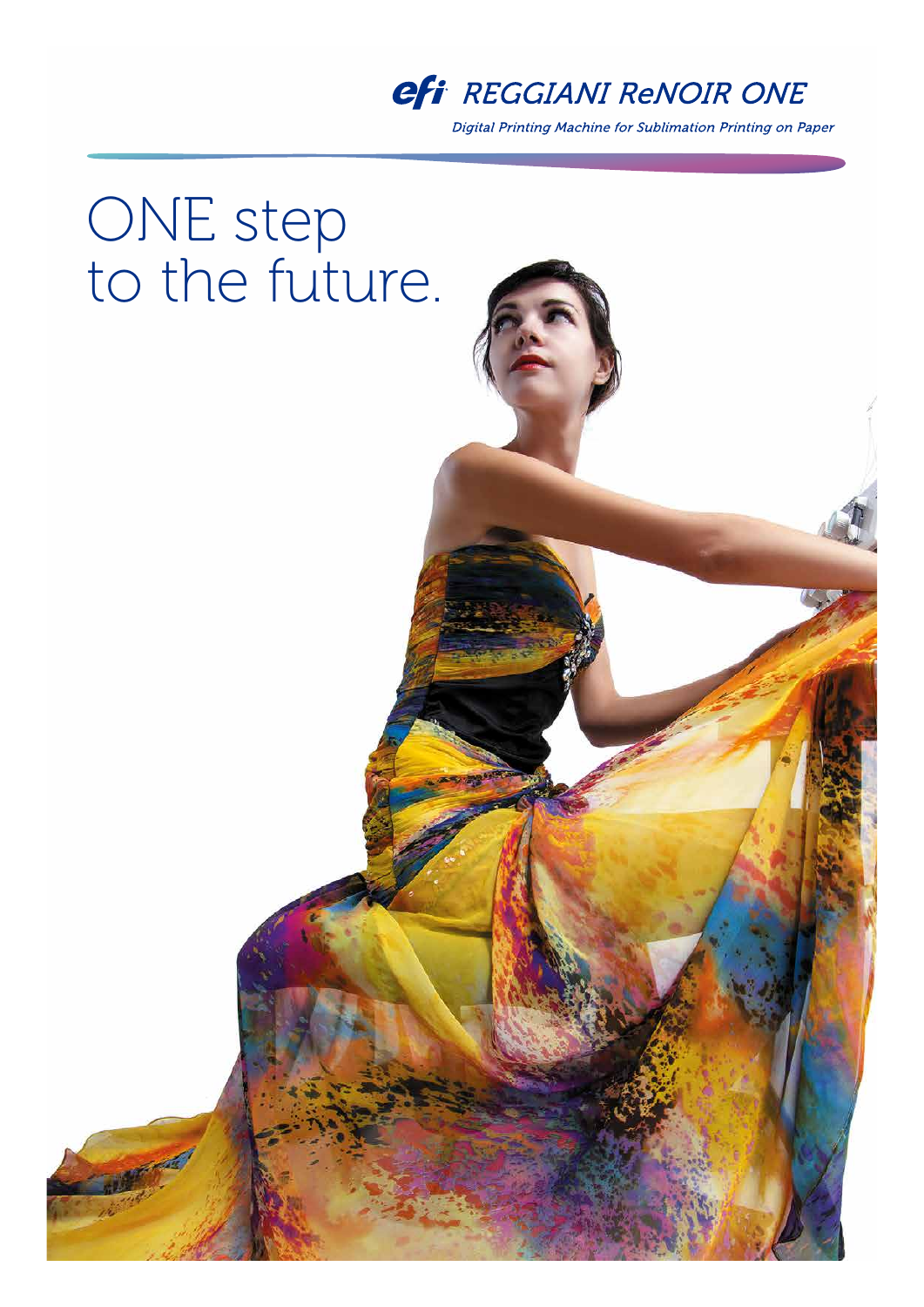# Details make the difference

Studied and produced to allow everyone to get into the industrial printing segment with the same performances of a big machine with limited investment costs, ReNOIR ONE is able to print with any kind of paper and inks.

| <b>APPLICATIONS</b> |  |
|---------------------|--|
| Sportswear          |  |
| Fashion             |  |
| Signage             |  |
| Home textile        |  |

| <b>INKS</b>          |  |
|----------------------|--|
| Disperse sublimation |  |
| <b>SUBSTRATES</b>    |  |
| Sublimation paper    |  |

|                   |                | <b>ONE 180 cm</b> |       |
|-------------------|----------------|-------------------|-------|
| <b>RESOLUTION</b> | <b>PASS</b>    | LM/H              | SQM/H |
| 150x600           | 1              | 400               | 700   |
| 300x600           | 1              | 240               | 400   |
| 300x1200          | $\overline{c}$ | 230               | 300   |
| 600x1200          | 2              | 110               | 200   |
| 600x2400          | 4              | 110               | 150   |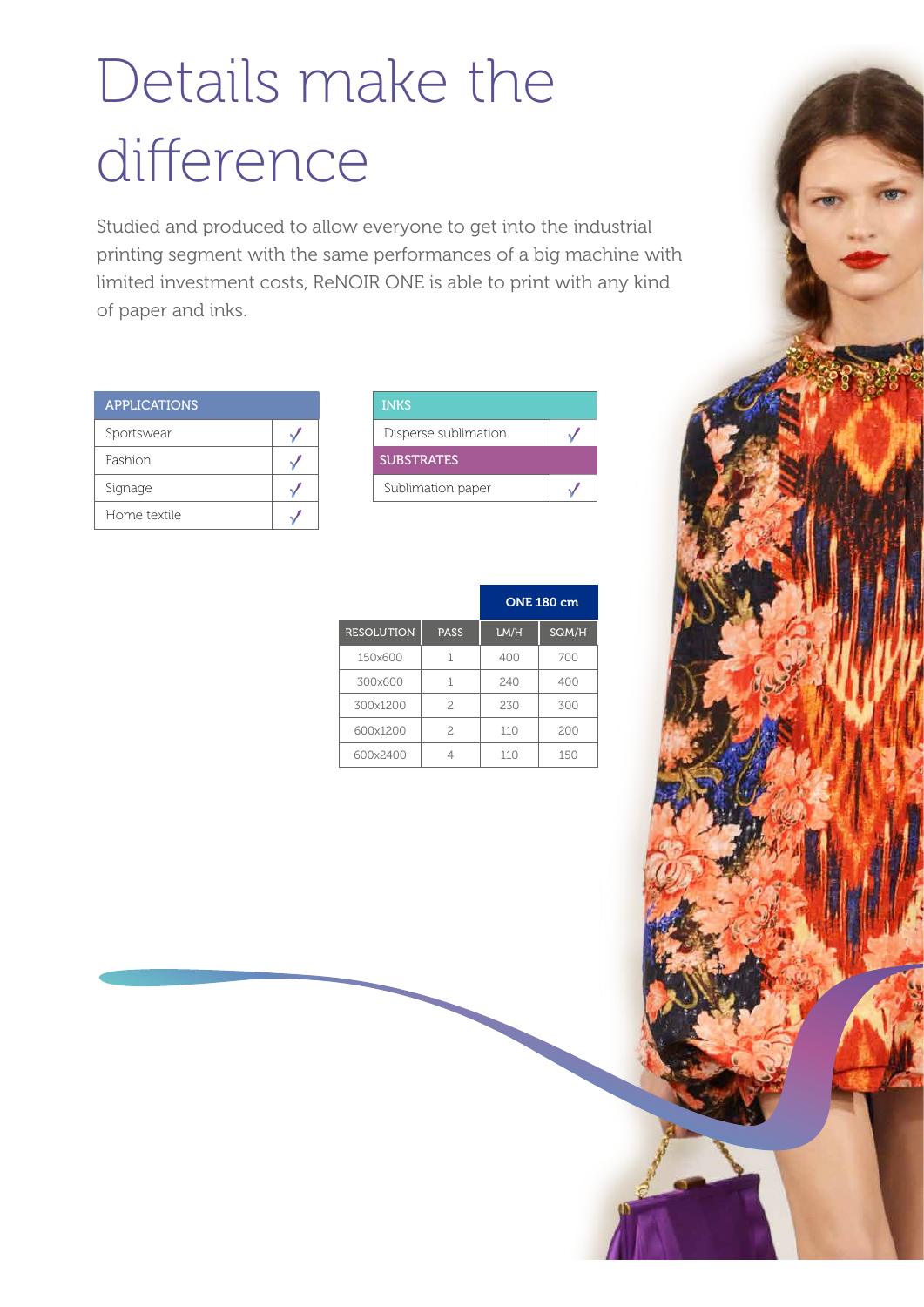

## *Specifications*

- 180 cm printing width
- Production speed (max) 365 sqm/h
- From 2 to 4 printing heads
- From 4 to 72 pl drop size
- From 300 up to 2400 DPI
- Paper weight from 40 to 160 gr/sqm
- Paper feed (Entry): - small roll unwinder up to ø 400 mm
- Paper take-up (Exit): - small roll winder up to ø 500 mm
- Dryer: - one industrial chamber

## *Optional*

• Paper feed (Entry): - roll unwinder up to ø 500 mm